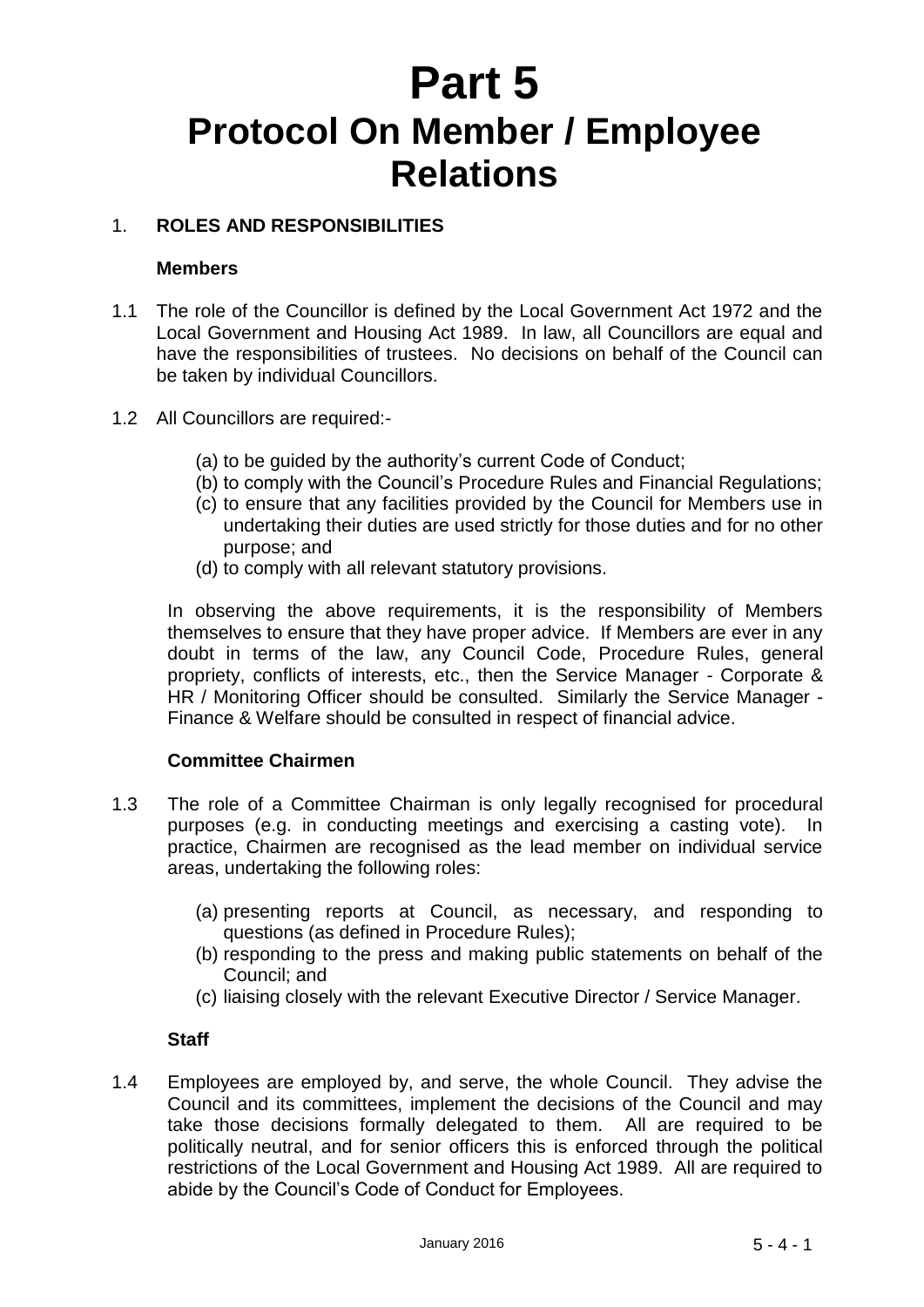- 1.5 Employees are responsible to their line manager and ultimately their Service Manager / Executive Director. Service Managers have professional responsibilities and accountabilities to the Head of Paid Service who has responsibilities for the proper management of the Authority's staff. Some Senior Officers have specific responsibilities as statutory officer post holders as well.
- 1.6 The Executive Directors and other senior staff working to them, will inevitably need to work closely with Members if there is to be effective policy development. This relationship has to function without compromising the ultimate responsibilities of employees to the Council as a whole, and with due regard to such technical, financial, professional and legal advice that employees can legitimately provide.

# 2. **RESPECT AND COURTESY**

- 2.1 For the effective conduct of Council business there must be mutual respect, trust and courtesy in all meetings and contacts, both formal and informal, between Members and employees.
- 2.2 If an employee is in breach of this requirement some form of disciplinary action will result. However, since Members are not subject to the same sanctions, it is particularly important that they do not abuse their position and should such incidence arise, the matter will be dealt with under the Council's Standards Regime.

# 3. **UNDUE PRESSURE**

- 3.1 In their dealings with Senior Officers and employees (especially junior employees) it is very easy for employees to be overawed and feel at a disadvantage and a Member should not apply undue pressure on an employee to do anything that he/she is not empowered to do nor should demands be placed on an employee to undertake work outside normal duties or outside normal hours. Particular care needs to be taken in connection with the use of Council property and services.
- 3.2 Similarly, an employee must not seek to influence an individual Member to make a decision in their favour nor raise personal matters to do with their job nor make claims or allegations about other employees. The Council has formal procedures for consultation, grievance and discipline.
- 3.3 Reports to Committee should be written by the Service Manager or another employee authorised by him or her. Sensitive reports will be discussed with the appropriate Chairman at one of the regular meetings held with the Service Manager, and the Chairman may make suggestions to the Service Manager as to the contents of the report. However, the report is the Officer's, and even if the Chairman or another committee member in exceptional circumstances is unhappy with its contents, it cannot be amended by the Chairman or another committee member. Any amendments can only be made by the Service Manager who will consult and inform the Executive Director as necessary.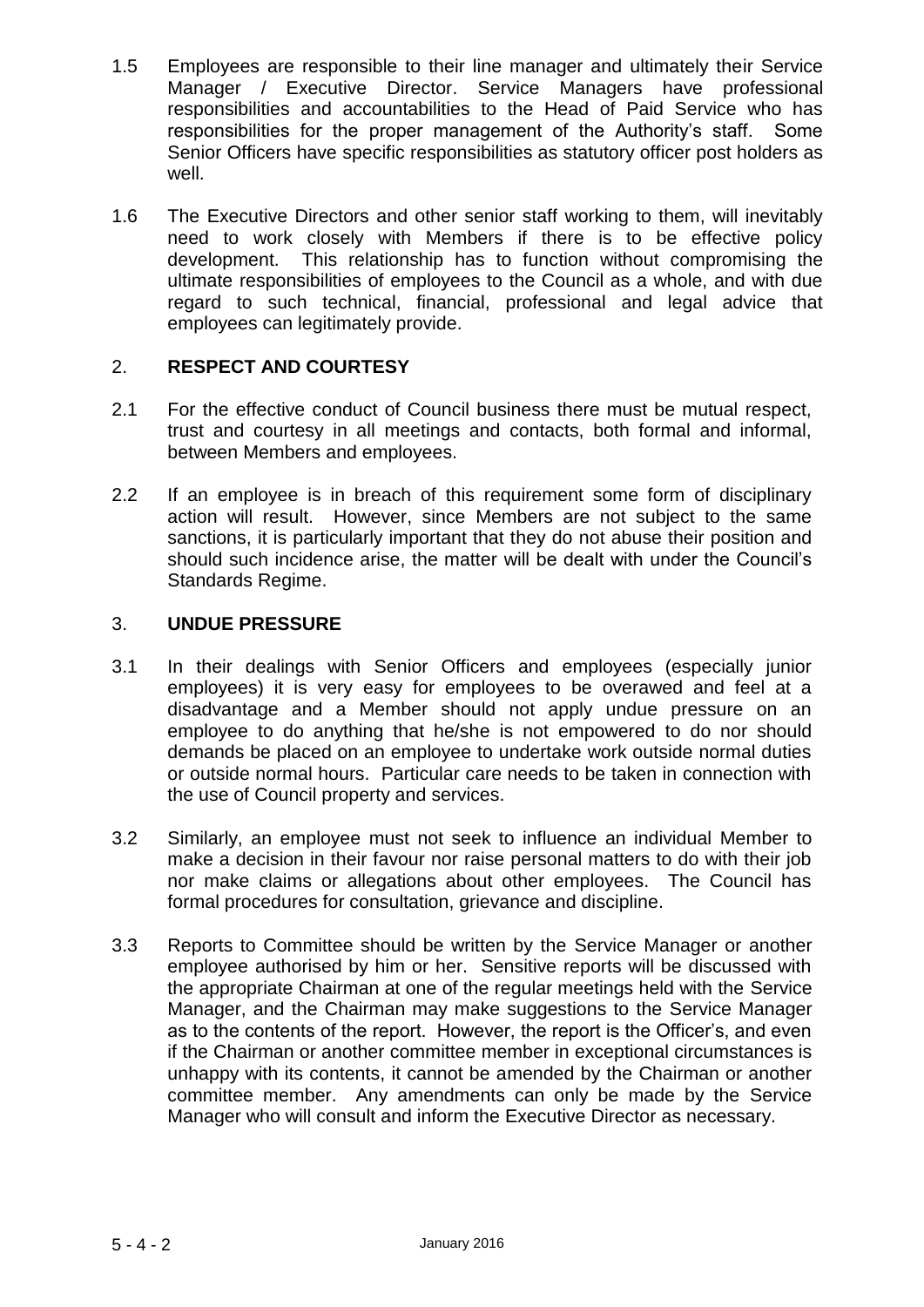#### 4. **FAMILIARITY**

4.1 Close personal familiarity between individual Members and employees can damage the principle of mutual respect and cause embarrassment to other Members and/or other employees and even give rise to suspicions of favouritism. For these reasons close personal familiarity must be avoided.

#### 5. **REDRESS**

- 5.1 If a Member considers that they have not been treated with proper respect or courtesy they may raise it with the employee's Service Manager if they fail to resolve it through direct discussion. A Member may raise the issue with the relevant Executive Director if the issue still remains unresolved.
- 5.2 If an employee feels the same way about a Member, they should raise the matter with their Service Manager as appropriate without delay - especially if they do not feel able to discuss it with the Member concerned. In such circumstances the Service Manager will take such action as is appropriate either by approaching the individual Member and/or Group Leader. The Service Manager will inform the Executive Director, or the Service Manager Corporate & HR / Monitoring Officer in the Executive Director's absence, if the Group Leader becomes involved, or any other case where that is appropriate.

# 6. **POLITICAL ACTIVITY**

- 6.1 Senior Officers, except those specially exempted, cannot be local authority councillors or MPs, nor can they speak or publish written work for the public at large or to a section of the public with the apparent intention of affecting public support for a political party.
- 6.2 Employees are employed by the Council as a whole. They serve the Council through committees and sub-committees and are responsible to the Head of Paid Service and their respective Service Manager, and not individual Members of the Council whatever office they might hold. Their conduct is subject to the application of the Council's employment policies and procedures.
- 6.3 Employees should not be involved in advising any political group of the Council or attend any of their meetings in an official capacity without the express consent of their Executive Director.
- 6.4 Neither the Head of Paid Service nor any other employee can be instructed to attend or write reports for such a meeting.
- 6.5 The above does not obviate the necessity for regular contact on matters affecting the Council between the Executive Director, other senior officers, and the leadership of political groups, and on matters affecting Committees between Service Managers, other senior officers, and Committee Chairmen.
- 6.6 Members and employees must understand that Council decisions can only be made by full Council, Cabinet, Regulatory Committees, or officers acting under delegated authority. Decisions by party political groups do not constitute Council decisions. Members and employees must accordingly ensure that representations to the Council at any stage in the formal decision-